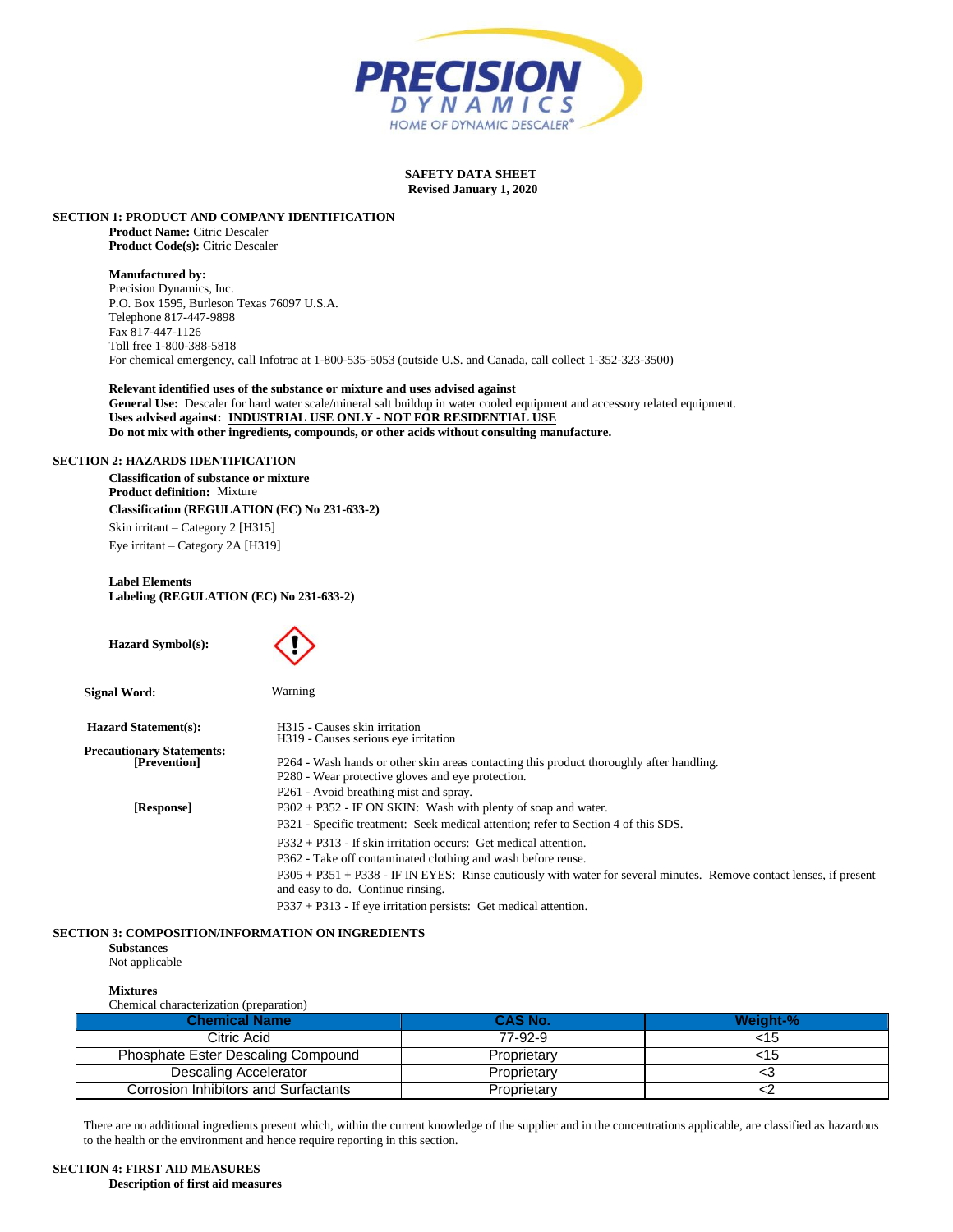**Eye contact:** Flush eyes immediately with large quantities of water for at least 15 minutes holding eyelids apart to ensure flushing of the entire surface. Washing eyes within one (1) minute is necessary to achieve maximum effectiveness. If irritation persists, get medical attention.

Skin contact: Wash with plenty of water for 15 minutes. Remove contaminated clothing and wash before reuse. Seek medical attention if symptoms are present.

Ingestion: Never give anything by mouth to an unconscious person. If swallowed, do not induce vomiting. Give large quantities of water or milk of magnesia; if available, several glasses of milk.

**Inhalation:** Remove to fresh air. If person is not breathing, administer mouth-to-mouth resuscitation. Seek medical attention if loss of consciousness occurs or breathing stops. Seek medical attention if irritation persists.

### **Most important symptoms and effects, both acute and delayed**

**Eyes:** Causes serious eye irritation and possible burns. Symptoms may include redness, swelling, pain, tearing and blurred vision. May cause chemical conjunctivitis. May cause eye damage. The degree of injury depends on the concentration and duration of contact.

Skin: Causes skin irritation and possible burns. Symptoms may include redness, itching, swelling, pain and possible rash. May cause skin sensitization and allergic contact dermatitis in susceptible individuals. The degree of injury depends on the concentration and duration of contact.

Inhalation: Mist or vapors may cause severe irritation of the nose, throat and respiratory tract. Symptoms may include sore throat, runny nose, cough and shortness of breath

**Ingestion:** May be harmful if swallowed. Causes severe irritation of and burns to the gastrointestinal tract with abdominal pain, nausea, vomiting and diarrhea. Causes burns to the lips, mouth, throat and digestive tract.

**Chronic:** Persons with pre-existing disorders of the skin or impaired respiratory function may be more susceptible to the effects of this substance. Prolonged and repeated skin contact can result in allergic contact dermatitis.

#### **Indication of any immediate medical attention and special treatment needed**

**Advice to Doctor and Hospital Personnel:** Treat symptomatically and supportively.

### **SECTION 5: FIRE FIGHTING MEASURES**

### **Flash Point:** N/A **Flammable Limits:** N/A

**Extinguishing Media:** Water spray, foam, CO<sub>2</sub>

**Special Fire Fighting Procedures:** Use NIOSH/MSHA approved self-contained breathing apparatus in areas where this material is involved in a fire. This product is nonflammable.

**Unusual Fire Fighting and Explosion Hazards:** Protective clothing for skin and eye protection should be worn. Not considered to be an explosion hazard. If possible, fire fighters should contain water contaminated by this material from being discharged to any waterway, sewer or drain to prevent environmental contamination.

### **SECTION 6: ACCIDENTAL RELEASE MEASURES**

**Steps to be taken if material is spilled or released:** This material is biodegradable. Use appropriate protection—rubber gloves, goggles or safety glasses. Contain spill. Neutralize with copious amounts of water. Slowly add a soda ash mixture to the residue. This mixture should be 10 pounds of soda ash to 5 gallons of water. This should bring the spill residue within normal pH range of 6-8.

### **SECTION 7: HANDLING AND STORAGE**

### **Precautions for safe handling**

Wear all appropriate personal protective equipment specified in Section 8. Do not get in eyes or on skin or clothing. If normal use of material

## presents a respiratory hazard, use only adequate ventilation or wear appropriate respiratory protection.

### **Conditions for safe storage, including any incompatibilities**

This product has a wide temperature storage range (-15°C to 82°C). Make sure containers are sealed in storage when not used. Shelf life is 4 (four) years. Protect container against physical damage. Containers that have been opened must be carefully resealed and kept upright to prevent leakage. Containers of this material may be hazardous when empty as they contain product residues. Use appropriate containment to avoid environmental contamination. Ventilate closed areas. Do not take internally. Keep out of reach of children.

### **SECTION 8: EXPOSURE CONTROLS/PERSONAL PROTECTION**

#### **Control parameters Occupational Exposure Limits**

| $\sim$ $\sim$ |              |                   |      |              |
|---------------|--------------|-------------------|------|--------------|
| 77-92-9       | ACID<br>RIC. | hppm.<br>$\cdots$ | 2ppm | ------------ |

#### **Exposure controls**

**Engineering measures:** Technical measures and appropriate working operations should be given priority over the use of personal protective equipment. Use adequate ventilation. Local exhaust is preferable.

**Individual protection measures:** Wear protective clothing to prevent repeated or prolonged contact with product. Protective clothing needs to be selected specifically for the workplace, depending on concentrations and quantities of hazardous substances handled. The chemical resistance of the protective equipment should be enquired at the representative supplier.

**Hygiene measures:** Facilities storing or using this material should be equipped with an eyewash station and safety shower. Change contaminated clothing. Preventive skin protection is recommended. Wash hands thoroughly after use, before eating, drinking or using the lavatory.

**Eye/face protection:** Wear safety glasses with non-perforated side shields. Refer to 29 CFR 1910.133, ANSI Z87.4 or Standard EN166. **Hand protection:** Wear gloves recommended by glove supplier for protection against materials in Section 3. Gloves should be impermeable to chemicals and oil. Breakthrough time of gloves must be greater than the intended use period.

**Other protective equipment:** Protective clothing. Protective boots, if the situation requires.

**Respiratory protection:** None needed with normal handling. Wear an approved filter type dust respirator if needed when handling this product. Where risk assessment shows air purifying respirators are appropriate use a full-faced respirator with multi-purpose combination (US) or type ABEK (EN 14387) respirator cartridges as a backup to engineering controls. If the respirator is the sole means of protection, use a full-face supplied air respirator. Use respiratory and components tested and approved under appropriate government standards such as NIOSH (US) or CEN (EU). Follow OSHA respirator regulations found in 29 CFR 1910.134 or European Standard EN 149.

#### **SECTION 9: PHYSICAL AND CHEMICAL PROPERTIES**

**Boiling Point:** 100°C **Specific Gravity (H<sub>2</sub>O=1):** 1.27 **Vapor Pressure (mm. Hg):** 20 Torr **Melting Point:** Not determined **Solubility in Water:** Complete **Appearance and Odor:** Clear  $pH: < 2$ 

**Vapor Density (air=1):** 1.27 **Evaporation Rate:** (Butyl Acetate=1)2.0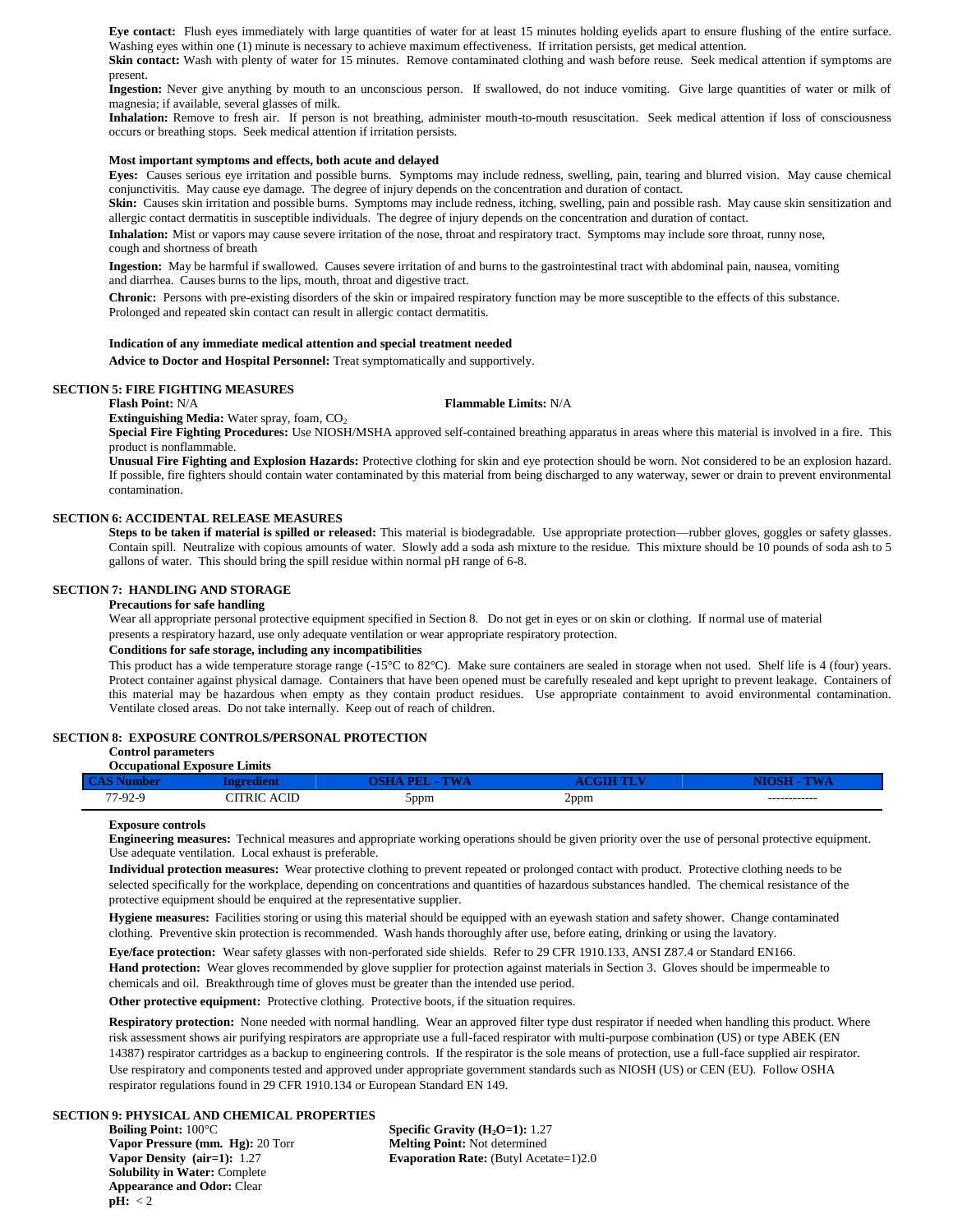### **SECTION 10: STABILITY AND REACTIVITY**

**Conditions contributing to instability:** Under normal conditions this product is stable. **Incompatibility:** Do not mix with alkaline products. **Hazards Decomposition Products:** None. **Conditions Contributing to Hazardous Polymerization:** None.

### **SECTION 11: TOXICOLOGICAL INFORMATION**

This product has been approved by the U.S. Navy, British Royal Navy, Ford Motor Company, Dow Chemical and General Motors Corp., following complete toxicological and environmental health evaluations. This product does not contain any material shown to be carcinogen by the National Toxicology Program (NTP) or The International Agency for Research in Cancer (IRAC).

**Information on toxicological effects Acute Oral Toxicity** Expected to have low acute oral toxicity **Acute inhalation toxicity** No data available **Acute dermal toxicity** No data available **Skin irritation/corrosion** Causes skin irritation **Eye irritation/corrosion** Causes serious eye irritation and possible burns **Sensitization** May cause allergic skin reaction in susceptible individuals. **Genotoxicity in vitro/in vivo** No data available **Mutagenicity** No data available **Specific organ toxicity - single exposure** No data available **Specific organ toxicity - repeated exposure** No data available **Aspiration hazard** No data available

**Chronic Effects:** None of the chemicals in this product are listed as a carcinogen by IARC, ACGIH, NTP or OSHA. No data is available regarding the mutagenicity or teratogenicity of this product, nor is there any available data that indicates it causes adverse developmental or fertility effects. Handle in accordance with good industrial hygiene and safety practice.

### **SECTION 12: ECOLOGICAL INFORMATION**

#### **Toxicity**

Large discharges of this product to the environment may decrease the pH of aquatic systems to a value <2, which may be fatal to aquatic life and soil micro-organisms.

### **Persistence and degradability**

The organic components in this product are readily biodegradable. The inorganic substances are not biodegradable. Methods for the determination of biodegradability are not applicable to inorganic substances.

#### **Bioaccumulation potential**

Product is not expected to bioaccumulate.

### **Mobility in soil**

Expected to have high mobility in soil.

#### **Results of PBT and vPvB assessment**

PBT/vPvB assessment not available.

### **Other adverse effects**

### **Additional ecological information**

Do not allow material to enter into surface waters, wastewater or soil.

An environmental hazard cannot be excluded in the event of unprofessional handling or disposal.

### **SECTION 13: DISPOSAL CONSIDERATIONS**

**Waste Disposal Method:** This product is diluted and expended during use. It is recommended that it be pumped back into the delivery container and disposed of with non-hazardous by-products and production residues. Residues can also be disposed of through normal sump and sewage treatment systems.

**Precautions to be Taken in Handling and Storage:** Good industrial hygiene practices should be adhered to when storing and handling this product. Avoid contact with undiluted product. This material when used or completely spent is non-hazardous. It neutralizes itself in use.

#### **SECTION 14: TRANSPORT INFORMATION**

**Note:** Transportation information provided is for reference only. Customer is urged to consult 49 CFR 100 - 177, IMDG, IATA, EC, United Nations TDG and WHMIS (Canada) TDG information manuals for detailed regulations and exceptions covering specific container sizes, packaging materials and methods of shipping. This product ships non-hazardous.

#### **SECTION 15: REGULATORY INFORMATION**

This product complies with current Workplace Hazardous Information Systems.

**Safety, health and environmental regulations/legislation specific for substance or mixture**

### **U. S. Federal Regulations**

**OSHA Hazard Communication Standard:** This material is classified as non-hazardous in accordance with OSHA 29 CRF 1910.1200.

**OSHA Process Safety Management Standard:** The components of this product are not regulated under OSHA PSM Standard 29 CFR 1910.119. **EPA Risk Management Planning Standard:** The components of this product are not regulated under EPA RMP Standard (RMP) 40 CFR Part 68. **EPA Federal Insecticide, Fungicide and Rodenticide Act:** This product is not a registered Pesticide under the FIFRA, 40 CFR Part 150.